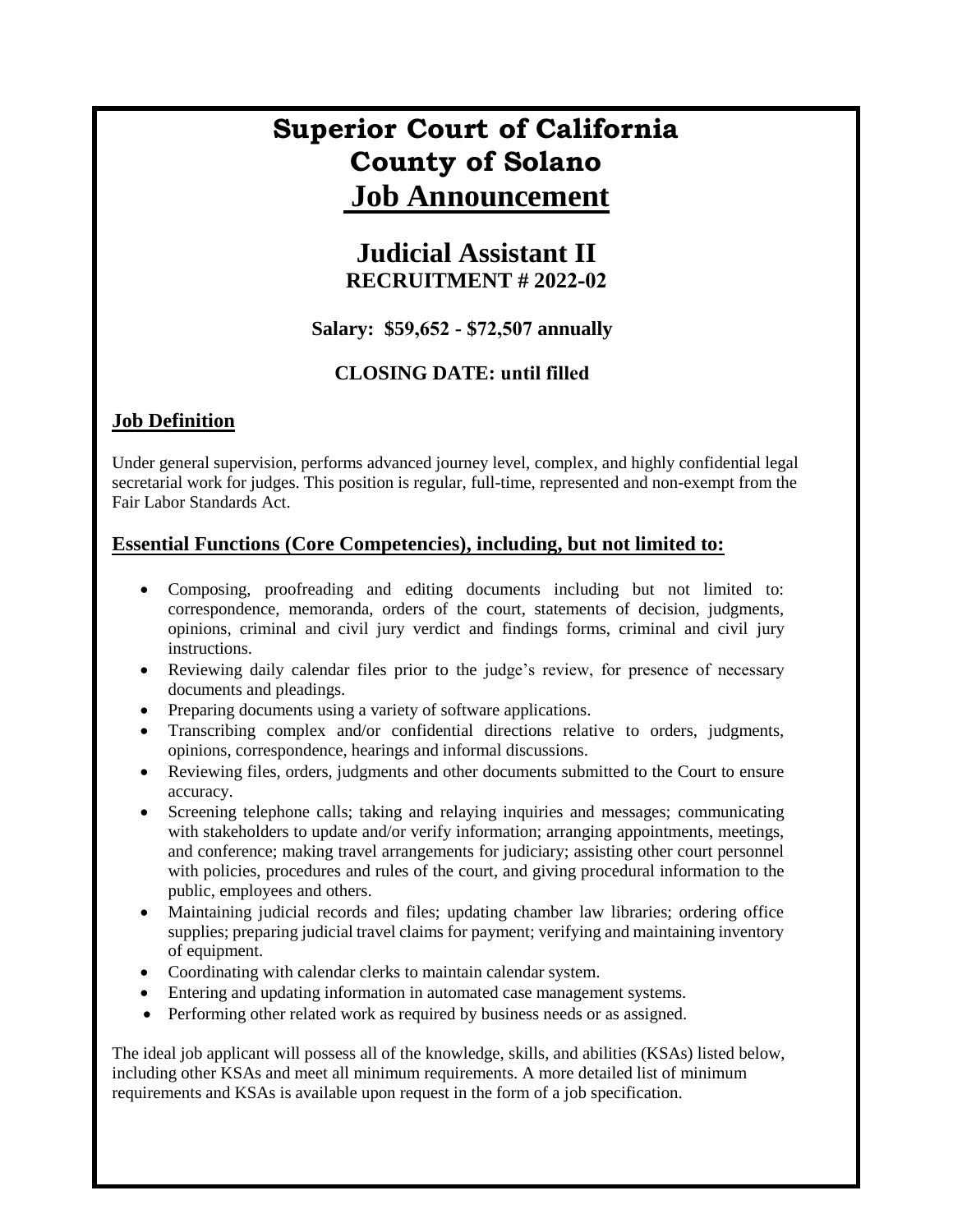## **Judicial Assistant II**

Recruitment # 2022-02

**Knowledge, Skills, and Abilities** – The successful applicant will possess the following (KSAs):

Knowledge of:

- Legal terminology, procedures and processes applicable to the assigned department.
- Legal and general record keeping systems and file maintenance methods.
- Specialized typing formats and legal documents.
- Correct English usage including spelling, grammar, and punctuation.
- Modern office equipment, including computers.
- Correspondence composition techniques.
- All phases of the legal field including forms, procedures, citations and methodology.
- Office management principles and basic law library control; general office practices and procedures.
- State statutes and Rules of Court (state and local).

Ability to:

- Exercise tact, courtesy, and efficiency in working under short time deadlines.
- Exercise tact and discretion in dealing with the public and sensitive information.
- Prepare final documents from handwritten, typed or voice-recorded drafts, including formatting specialized documents.
- Determine proper and routine wording and phrases from handwritten documents and notations.
- Research regulations, citations, case status procedures and information from technical resource materials.
- Organize and prioritize work assignments.
- Handle multiple assignments concurrently.
- Maintain accurate records and make accurate arithmetical calculations; discover and correct errors in computations in submitted documents.
- Communicate effectively with people of diverse socio-economic backgrounds and temperaments.
- Maintain confidentiality of information.
- Excellent written and oral communication skills.

#### **Educational and Work Experience Requirements**

- High school diploma, GED, or equivalent.
- Three (3) years of progressively responsible legal stenographic, secretarial and administrative experience in a private or public law office or as a Judicial Assistant I in the Superior Court of California, County of Solano.

OR

 Equivalent to completion of 60 semester (or 90 quarter) units from an accredited college or university with major coursework in business administration, criminal justice or a related field OR paralegal certificate.

AND

 One (1) year of progressively responsible legal stenographic, secretarial and administrative experience in a private or public law office or as a Judicial Assistant I in the Superior Court of California, County of Solano.